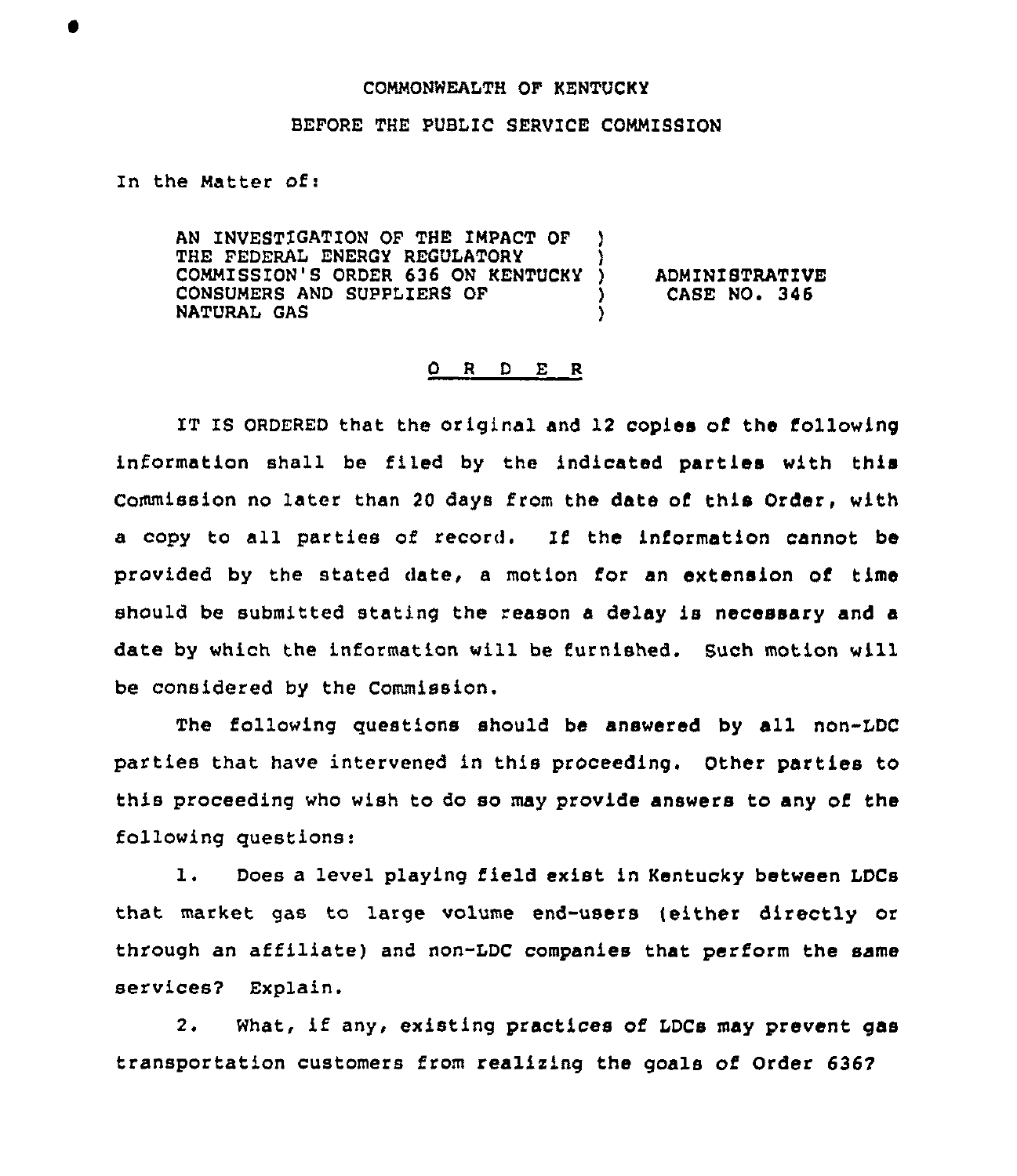3. What policies or regulations of the Commission, if any, may prevent LDC customers from having their own gas transported over the LDC's facilities7 Are statutory changes needed?

 $\mathcal{F}$ 

4. What obstacles, if any, prevent greater utilization of Kentucky-produced gas by gas transportation customers of LDCs?

5. In what manner will the capacity release provisions of interstate pipeline restructuring plans allow a non-LDC to compete with LDCs in Kentucky to serve large volume end-users7

6. How important are flexible receipt and delivery points on an LDC's system to gas transportation customers?

7. When <sup>a</sup> large volume end-user physically bypasses its LDC with service from another party, how can the cost shift to the LDC's remaining ratepayers (due to the lost Iced) be minimized? In such a situation, should the end-user be assessed sn exit fee? How should this fee be aet?

8. If LDCs implemented reservation or exit fees, what would be the impact on existing transportation customers?

9. With regard to the physical bypass of an LDC by an existing large volume customer, what role should a long-run marginal cost analysis play in assessing the potential for such a bypass? What factors should be included in such an analysis?

10. Given the historical basis on which the Commission has approved LDC gas transportation rates and assuming that Order 636 will increase competition faced by LDCs for large volume customers, what changes in rate design are needed to keep such customers on the LDC system7

 $-2-$